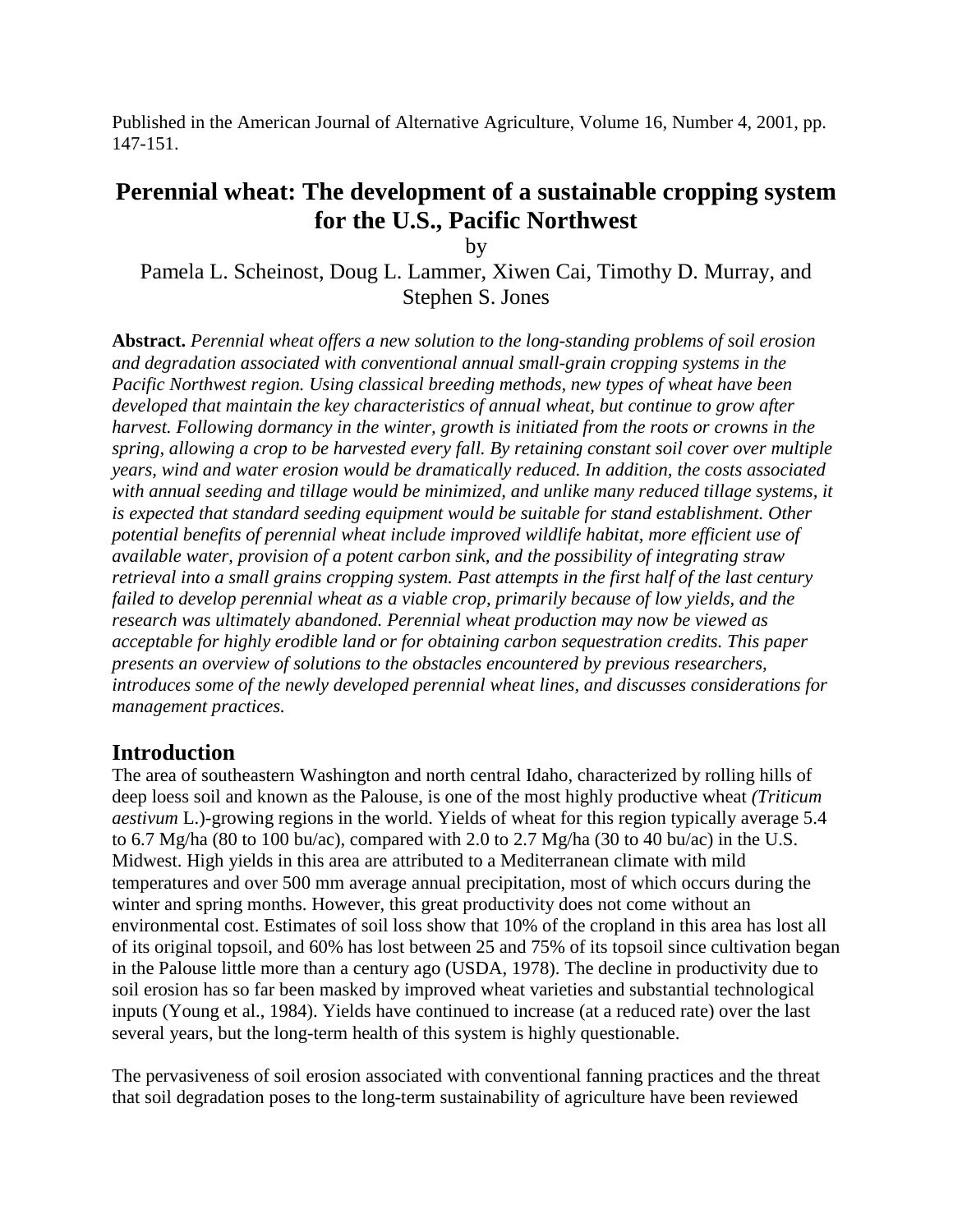extensively (Lal, 1998; McCool and Busacca, 1999). Research has demonstrated that soil with a constant cover of plant material is much less prone to erosive forces (Aase et al., 1976). Two main strategies are currently being employed in the Pacific Northwest to gain the erosion-control benefits of constant plant cover: (1) no-till/reduced-till, and (2) the federal Conservation Reserve Program (CRP). However, both of these strategies have inherent limitations. Notill requires expensive, specialized planting equipment and costly herbicide applications, and promotes the development of certain diseases. The CRP is subject to whims of the Congressional budgetmaking process and interpretations in criteria for classifying land as highly erodible. At Washington State University (WSU), a third strategy is being developed to maximize plant cover for erosion control - the use of perennial wheat as an alternative cropping system.

Perennial wheat would be planted, at least initially, in areas most susceptible to soil erosion (e.g., hilltops, steep slopes, and waterways). Grain would be harvested every year, ideally at the same time as annual wheat. However, instead of employing the potentially destructive practices of plowing or disking, and replanting, the perennial wheat residue and living root structure would remain in the soil, regrowing in the spring to produce another harvestable crop. It is estimated that perennial wheat would need to be replanted once every 3 to 5 years to maintain optimum yields and plant health. By minimizing soil disturbance, significant agronomic and ecological benefits would be realized. One important benefit would be the creation of wildlife habitat. Disruption of nesting birds would occur less often and habitat could be enhanced by not harvesting the grain from perennial wheat in some areas. A patchwork-like landscape would be created if perennial wheat was incorporated into a system with annual grains and CRP, allowing for more buffers and borders, and adding aesthetic value to the land.

Other significant agronomic and ecological benefits of perennial wheat include water and nutrient conservation (Wood et al., 1991), greater soil microbial activity (Blevins, 1984), increased sequestration of carbon (Robertson et al., 2000), and lower time and labor costs. As a result, there would be reduced chemical leaching and surface water pollution, reduced production of greenhouse gases, an overall improvement of soil productivity, and increased biodiversity in the agroecological landscape. These functions, termed ecosystem services, are often overlooked when the land's economic potential is evaluated (Daily et al., 1997). Benefits from a perennial wheat cropping system are more than financial, making it possible to integrate natural capital with economic capital when determining the value of this type of system.

#### **Background**

The idea for perennial grain, and wheat in particular, is not new. Russian scientists established large perennial wheat breeding programs, starting in the 1920s (Jakubziner, 1959). In the U.S., Sando of the U.S. Department of Agriculture (USDA) produced hundreds of perennial wheat lines from 1923 to 1935 (Vinall and Hem, 1937, p. 1059). During the 1940s and 1950s, Suneson and Pope at the University of California at Davis bred wheats specifically for perennial habit and found types that yielded within 70% of the best commercial wheats of their time (Suneson, 1959; Suneson and Pope, 1946). They also identified types with resistance to stripe, leaf, and stem rusts, and several root rot diseases. Early efforts in developing perennial wheat were not aimed at reducing erosion, but rather at saving the costs of annual planting, with the main emphasis on high yield. More recent efforts, however, have been directed at the soil conservation benefits of perennial plants (Schultz-Schaeffer, 1970). Schultz-Schaeffer and Haller (1987) released a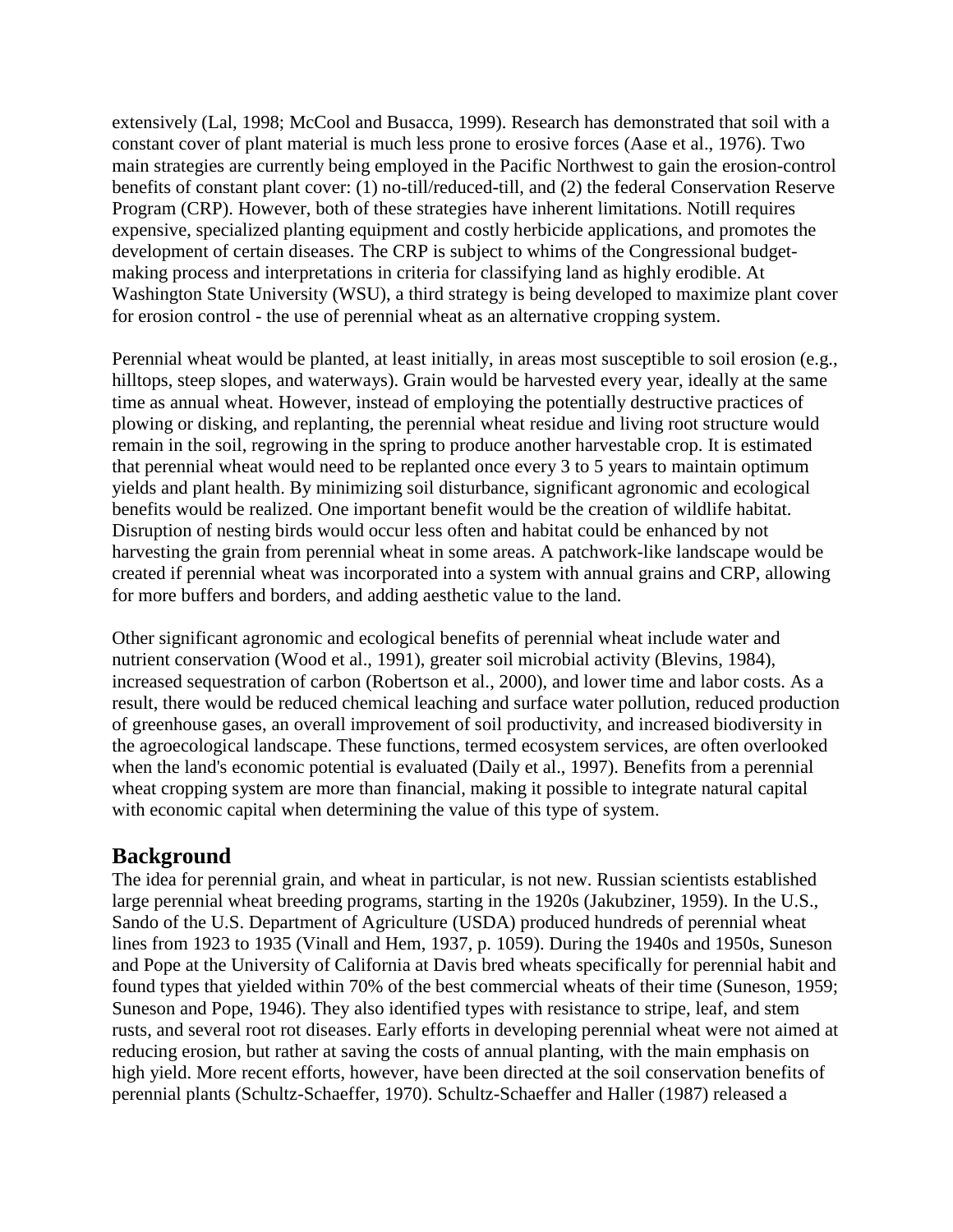perennial wheat line derived from the Sando crosses (Vinall and Hem, 1937) that has excellent survivability but very small seed size. Attempts have also been made to establish *Thinopyrum intermedium* (Host) Barknorth & D.R. Dewey, a common source of perennial habit in wheat, as an alternative crop (Wagoner, 1990). At the Rodale Institute, Wagoner (1990) identified variations of desirable traits such as end-use quality, yield, and drought tolerance in accessions of *Th. intermedium.*

# **Current Research**

The perennial wheat breeding program at WSU originated in 1991 when varieties conventionally bred for resistance to Cephalosporium stripe, a prevalent disease of winter wheat, carried not only genes for disease resistance, but also genes for perennial regrowth. Following a review of past research, investigators decided that perennial wheat deserved its own breeding program. The program now includes over 2,000 lines derived from crosses between the most widely grown winter wheats in the Pacific Northwest and perennial wheatgrass species, most from the genus *Thinopyrum.* These species were chosen because of their adaptability, survivability, ease of crossing, disease resistance, yield potential, and threshability (Armstrong, 1945; Fatih, 1986; Jauhar, 1995; Suneson and Pope, 1946). Other perennial donor species are being tested, but have not advanced as far in the program as *Thinopyrum.*

Several hundred crosses have been made during the last 6 years among *Thinopyrum, Thinopyrum*-wheat amphiploids, and annual winter wheat, and evaluated for regrowth in the greenhouse. Some lines are advanced as many as eight generations (BC2F6). Advanced lines have been grown in the field since 1998 at three test plot locations in Washington State. The test plot locations, WSU Spillman Farm (Pullman, WA), Schoesler Ranch (Ritzville, WA), and Moore Ranch (Kahlotus, WA), represent three distinct agronomic regions in high, intermediate, and low precipitation areas, respectively. The perennial wheat was seeded in  $3.34 \text{-} m^2$  plots in spring or fall at a rate of 120 kg/ha (107 lb/ac) in the high precipitation area and 75 kg/ha (67 lb/ac) in the intermediate and low precipitation areas. Harvest occurred the following August, but was variable for each line and location. Plants were cut with a sickle to a height of about 10 cm, and threshed with a stationary threshing machine.

### **Promising lines**

In August 2000, 530 first-year plots and 35 second-year plots were harvested at the three locations. Of the first-year plots, 152 exhibited vigorous regrowth 6 weeks after harvest, 332 plots exhibited weak regrowth, and 46 plots exhibited no regrowth. Of the 35 second-year plots, 9 exhibited vigorous regrowth, 25 exhibited weak regrowth, and 1 exhibited no regrowth 6 weeks after harvest. Additionally, 372 individual plants were harvested in August 2000. These plants were transplanted from the greenhouse in 1998 and harvested for the second time in 2000 (Fig. 1). Six weeks after harvest, 191 of the plants exhibited vigorous regrowth, 137 exhibited weak regrowth, and 44 exhibited no regrowth.

First-year yields obtained from eight of the most promising lines ranged from 1.688 to 5.775 Mg/ha (25 to 86 bu/ac) (Table 1). By comparison, the most commonly grown annual wheat in the area, Madsen, yielded 8.955 Mg/ha (133 bu/ac). Percentage of plot regrowth in the early fall decreased with increasing yield, ranging from 92% of the lowest yielding lines to 75% of the highest yielding lines. Most lines had an easy to average threshability rating, and normal-looking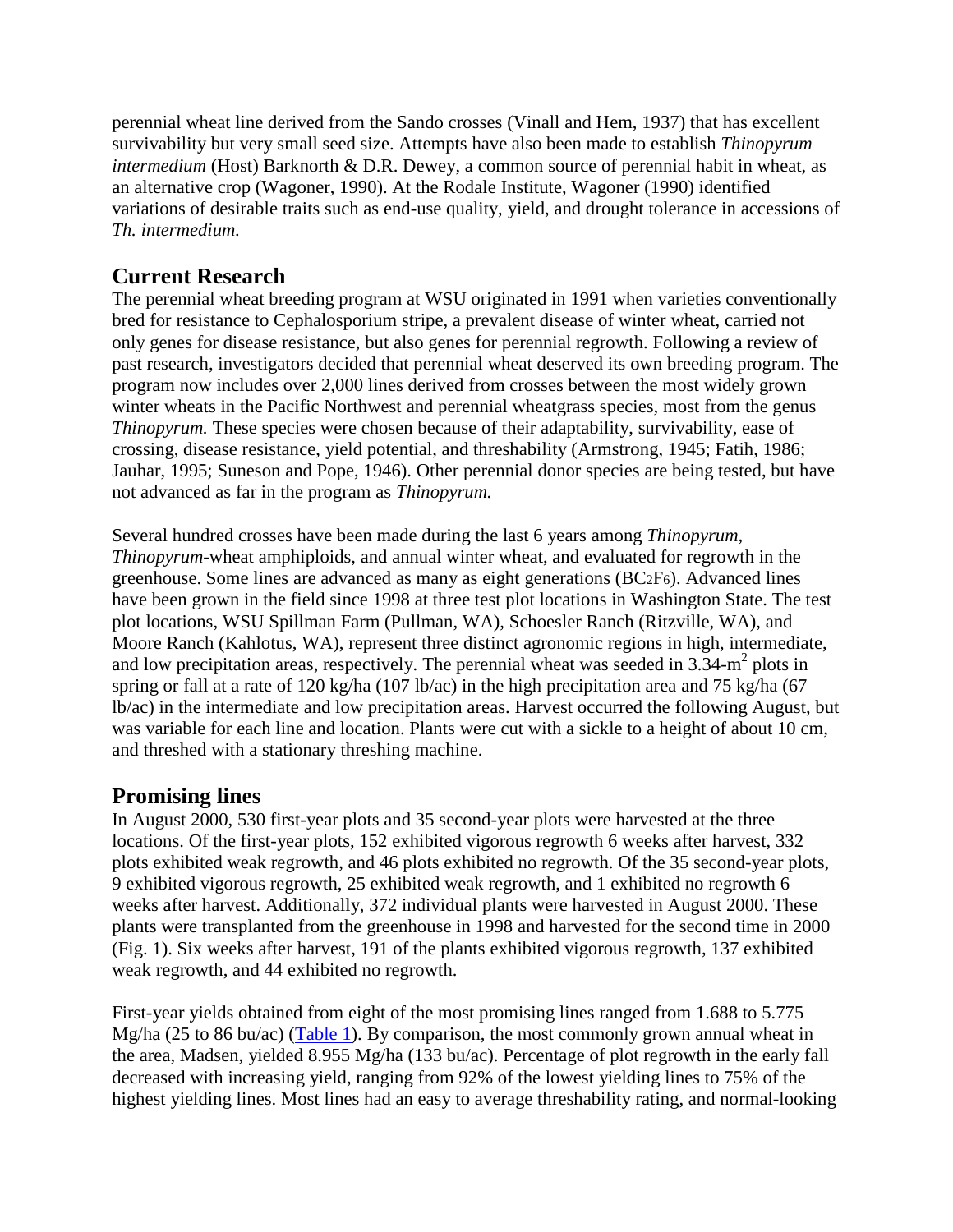wheat heads with awns. A normal wheat head, as opposed to the *Thinopyrum*-type head with a longer rachis, may be more desirable for ease of threshability and resistance to shattering. Additionally, the presence of awns may negatively influence the probability of integrating grazers, such as cows or sheep, into a perennial wheat regime. Plant height ranged from 97 to 145 cm, with strong stands and dense crowns. Senescence of these eight lines began 24 July and continued through 21 August, compared with a senescence date of 28 July for Madsen. Five of the most promising lines are segregating, as evidenced by the presence of other head types in the plots. These lines will become more genetically stable with each consecutive generation.

# **Looking Ahead**

Accumulation of seed and data in upcoming years will provide the means to conduct large-scale trials and continue the selection process. In October 2000, 405 plots of advanced lines were planted with seed from first- and second-year plots and second-year field transplants with vigorous fall regrowth. In addition, 107 plots of preliminary lines developed in the greenhouse were planted, resulting in a total of 512 first-year plots, 506 secondyear plots, and 35 third-year plots to be evaluated in 2001. Regrowth of the second- and third-year plots will be measured again in the spring of 2001, providing a more accurate assessment of survivability. During the last 3 years, plots with vigorous regrowth in the fall usually survived the winter; however, winter temperatures during this period were above normal. In addition to survivability, other characteristics being evaluated include growth type (from the crown or rhizomes), crown density, straw strength, tiller number, maturity, plant height, head type, segregation, disease resistance, seed set rate, threshability, yield, and various seed characteristics.

To ensure the best lines are selected under optimum growing conditions, four experiments were established in October 2000 to determine how seeding rate and date, and fertilization rate and date affect perennial regrowth. It is believed that spring seeding, as opposed to fall, the typical time for seeding winter wheat, will produce denser, more uniform stands. Also, for economic reasons, the application of dry fertilizer in the fall may be preferred over spring application. Precipitation throughout the winter will facilitate the movement of fertilizer through the soil profile, placing it within the optimal range for acquisition by roots in the spring. Results of these experiments will not only provide the information needed to improve the breeding program, but also for eventual recommendations to producers. Other management options have been considered, such as integrating a grazer into the system, or intercropping with a legume, as proposed by Wagoner (1990). Experiments with these variables may be conducted in the future, but the initial acceptance of perennial wheat will only be favorable if management practices are similar to those of annual wheat.

# **Obstacles**

Why have past attempts to develop perennial wheat failed to produce varieties that are grown on a commercial scale? Past researchers found that yields were below those of annual wheat, that survivability (stand density) decreased over time, and that perennial lines failed to achieve sufficiently high end-use quality for use as a bread wheat. However, none of these problems are insurmountable for the following reasons: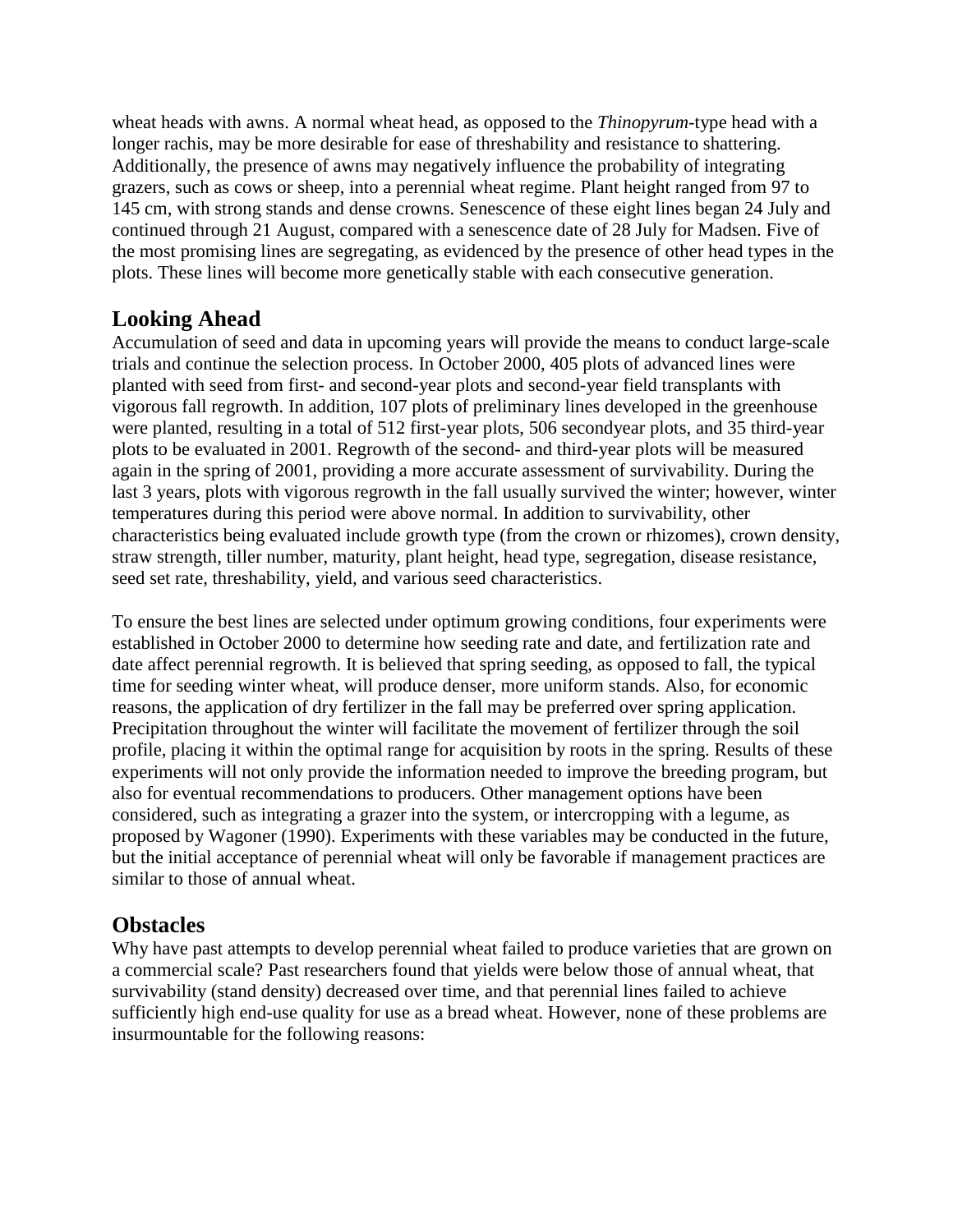- 1. Yield must be viewed in relation to the input costs and the environmental degradation associated with crop production. Acceptable yield is therefore a site-specific determination, dependent, for example, on the erosion potential of the land. Annual plants spend most of their reproductive energy on seed production, whereas perennial plants spend a portion of that energy on developing a vigorous root system. The biological consequence is lower yield, which may be discredited in exchange for the advantages perennial plants provide. Some researchers, however, believe that with the use of advanced breeding methods and proper selection of parents, lower yields of perennial grains may no longer be an inevitable compromise (Moffat, 1996).
- 2. The choice of the annual and the perennial wheat parents used in previous programs was never optimized. The program at WSU has been working with the most advanced and adapted wheat cultivars in the Pacific Northwest as annual parents, and has begun an ambitious program to screen over 100 accessions from 8 genera of perennial relatives for agronomic potential in terms of yield, disease resistance, phenology, maturity characteristics, grain quality, and survivability.
- 3. Previous attempts were aimed at developing a perennial hard red wheat, but this level of quality is an inappropriate goal for initial development. Hard red wheat has very strict end-use quality characteristics, such as strong dough and large loaf volume. Soft white wheat has much less strict requirements for end-use quality, which, in general, is easier to breed for than is hard wheat end-use quality (Jones and Cadle, 1997). Therefore, breeding efforts are currently being focused on production of perennial lines with acceptable soft white end-use quality, which is the most important market class in the Pacific Northwest.
- 4. There has been little basic work done to determine best management practices for perennial wheat. Manipulation of sowing density, fertility management, and planting date has tremendous potential to improve stand establishment, persistence, and ultimately, productivity.

The prevalence of diseases in reduced-till cropping systems presents another challenge to development of perennial wheat. Plant residues left on the soil surface result in higher soil moisture and lower temperatures, conditions that favor soilborne pathogens (Bockus and Shroyer, 1998). However, the species commonly used in conventional breeding programs as sources of disease resistance are the same species currently being used for perennial growth habit. Genes for disease resistance will likely be incorporated into the new varieties along with the genes for perennial growth, while maintaining a high proportion of annual wheat genes. In a recent study, Cox (2000) identified resistance to important diseases of the Pacific Northwest, including wheat streak mosaic, eyespot, and Cephalosporium stripe, among several of the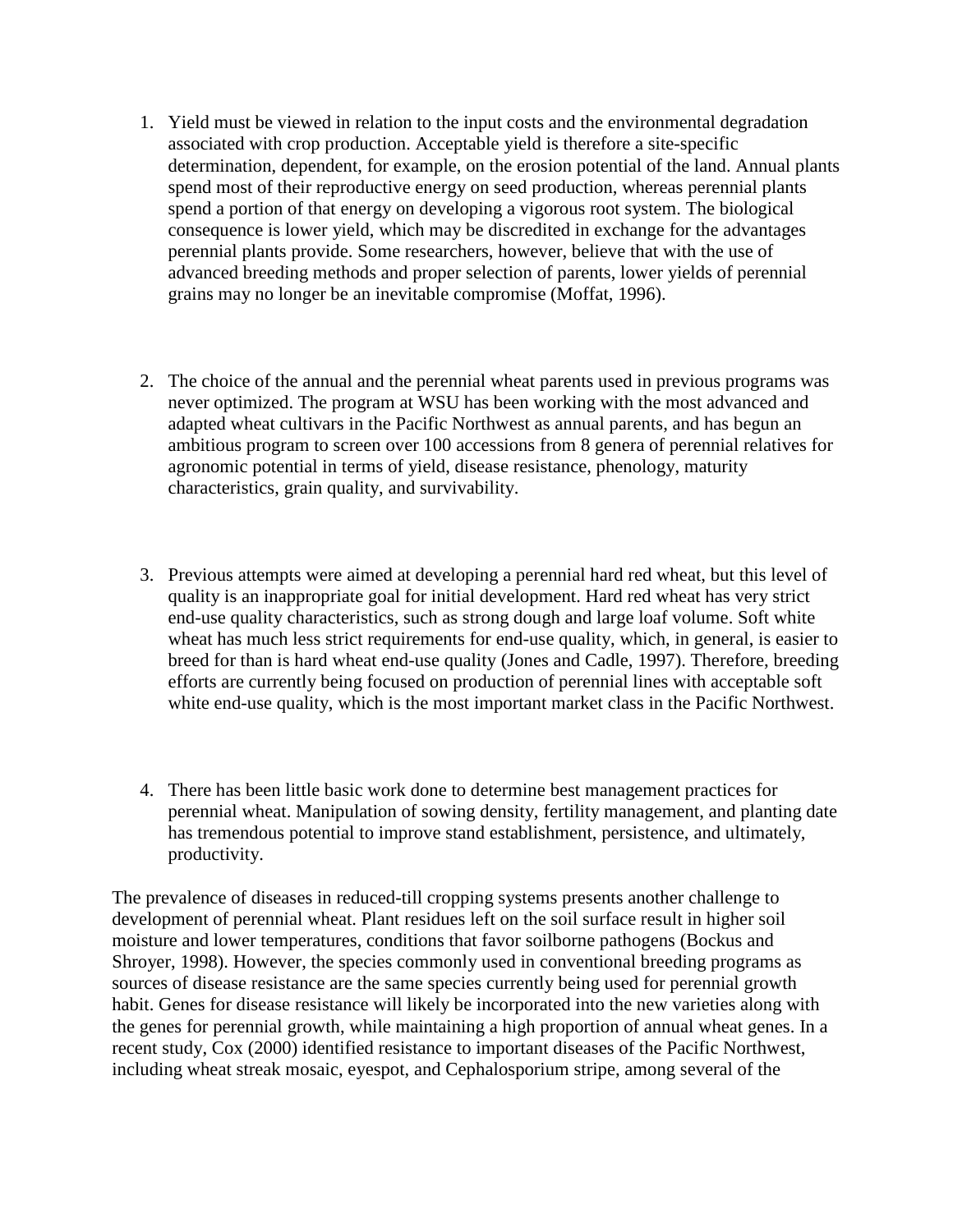recently developed perennial wheat lines. Disease resistance will continue to be emphasized as an important criterion during the selection process.

### **Conclusions**

Several of the perennial wheat lines under development have considerable promise and are proceeding towards release to farmers in the Pacific Northwest. It is expected that the release of a perennial variety will not occur for several years, due to the extra time required for multi-year selection and evaluation. In the meantime, perennial wheat might be planted for nonproduction purposes, such as in waterways or for wildlife habitat. Following release of a perennial wheat variety in the next decade, producers will be able to realize all of the advantages of perennial wheat, including improved soil, water, and air quality.

Eventually, perennial wheat could be planted on all land used for production, and not just on the areas most prone to erosion. The proposed carbon sequestration payments may give producers an incentive to plant perennial wheat, by supplying them with supplemental income to compensate for lower yields. Looking even farther into the future, it is possible that perennial wheat will be a component of a perennial polyculture, as proposed by Wes Jackson in *New Roots for Agriculture* (Jackson, 1980). This type of agriculture, which is currently being studied at The Land Institute in Salina, Kansas, mimics the structural dynamics of a prairie ecosystem, but involves the use of several perennial, grain-producing species.

In the near future, perennial wheat may be considered as a practical alternative to annual wheat. Research conducted during the last several years has provided very promising results, especially in terms of yield and disease resistance. The problems faced by the development of perennial wheat are not substantially different from those faced by conventional wheat breeding programs. With proper selection of parents and manipulation of management techniques, vigorous healthy stands with yields comparable to annual wheat are possible. The final result will be a cropping system that can help to resolve many of the problems that limit the sustainability of agriculture today.

**Acknowledgements.** Special thanks go to Jim D. Moore and Mark D. Schoesler and their families for donating land, equipment, and labor for this project. Partial funding since 1997 was provided by USDA-CSREES Fund for Rural America grant no. 97-36200-5183.

# **References**

- 1. Aase, J.K., F.H. Siddoway, and A.L. Black. 1976. Perennial grass *(Agropyron elongatum)* barriers for wind erosion control, snow management and crop production. Great Plains Agric. Council Bull. 78:69-78. Great Plains Agriculture Council, Fort Collins, CO.
- 2. Armstrong, J.M. 1945. Investigations in *Triticum-Agropyron* hybridization. Empire J. Exper. Agric. 13:41-53.
- 3. Blevins, R.L. 1984. Soil adaptability for no-tillage. In R.E. Phillips and S.E. Phillips (eds.). No-tillage Agriculture. Van Nostrand Reinhold Co., New York. p. 42-65.
- 4. Bockus, W.W., and J.P. Shroyer. 1998. The impact of reduced tillage on soilborne pathogens. Ann. Rev. Phytopath. 36:485-500.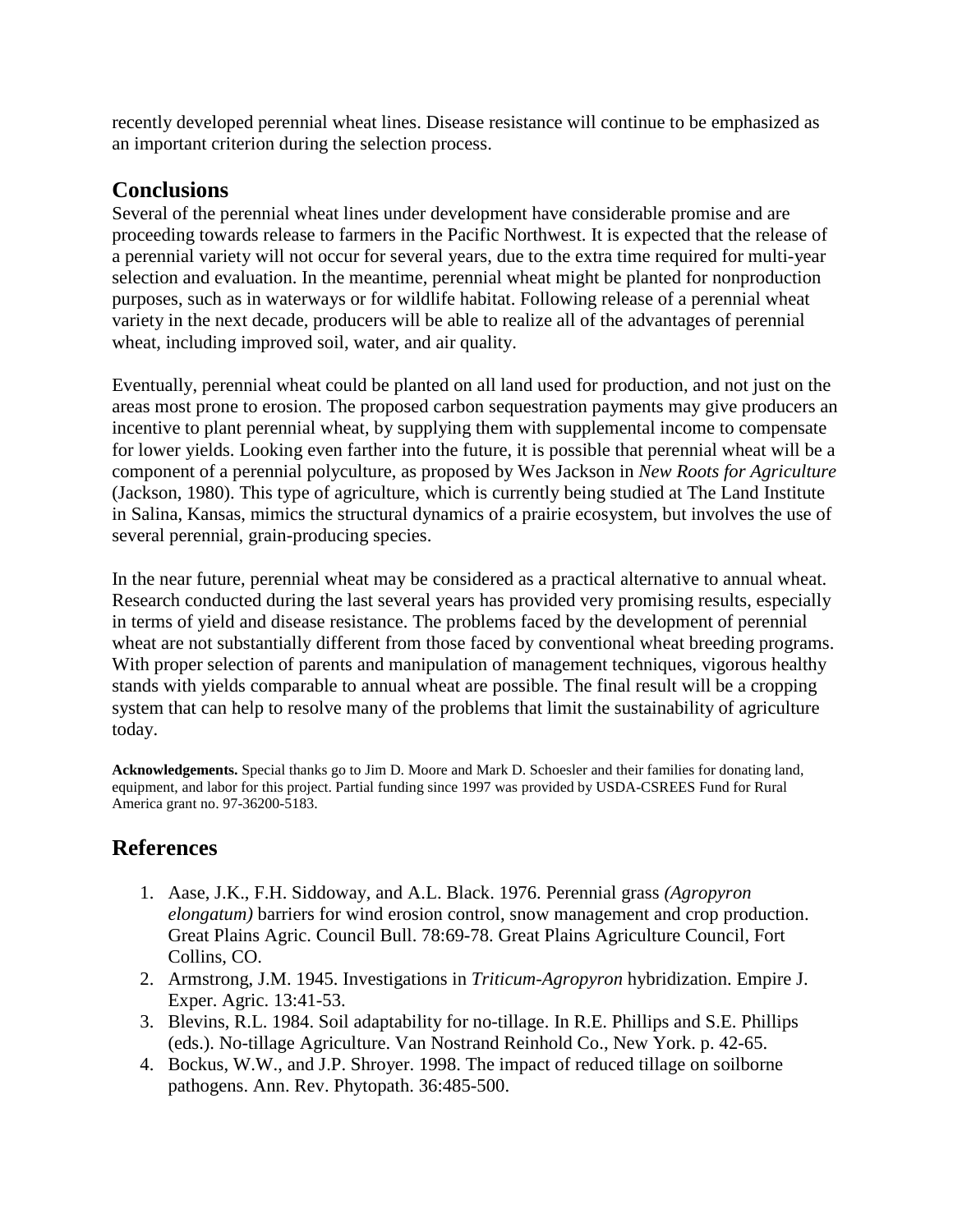- 5. Cox, C.M. 2000. Disease resistance in perennial wheat to Cephalosporium stripe, eyespot, and wheat streak mosaic virus. M.S. thesis. Washington State University, Dept. of Plant Pathology, Pullman.
- 6. Daily, G.C., S. Alexander, P.R. Ehrlich, L. Goulder, J. Lubchenco, P.A. Mattson, H.A. Mooney, S. Postel, S.H. Schneider, D. Tilman, and G.M. Woodwell. 1997. Ecosystem Services: Benefits Supplied to Human Societies by Natural Ecosystems. ESA Issues in Ecology No. 2. Ecological Society of America, Washington, DC.
- 7. Fatih, A.M.B. 1986. Genotypic and phenotypic associations of grain yield, grain protein and yield-related characteristics in wheat-*Agropyron* derivatives. Hereditas 105:141-153.
- 8. Jackson, W. 1980. New Roots for Agriculture. Friends of the Earth, San Francisco, CA.
- 9. Jakubziner, M.M. 1959. New wheat species. In Proc. First International Wheat Genetics Symposium, August 11-15, Winnipeg, Manitoba. University of Manitoba, Public Press Limited, Winnipeg. p. 207-220.
- 10. Jauhar, P.P. 1995. Meiosis and fertility of F1 hybrids between hexaploid bread wheat and decaploid tall wheatgrass *(Thinopyrum ponticum).* Theor. Appl. Genet. 90:865-871.
- 11. Jones, S.S., and M.M. Cadle. 1997. Effect of variation at *Glu-D1* on end-use quality in club wheat. Plant Breed. 116:69-72.
- 12. Lal, R. 1998. Soil erosion impact on agronomic productivity and environmental quality. Crit. Rev. Plant Sci. 17:319-464.
- 13. Moffat, A.S. 1996. Agricultural research: Higher yielding perennials point the way to new crops. Science 274:1469-1470.
- 14. McCool, D.K., and A.J. Busacca. 1999. Measuring and modeling soil erosion and erosion damages. In E.L. Michalson, R.I. Papendick, and J.E. Carlson (eds.). Conservation Farming in the United States. CRC Press, Boca Raton, FL. p. 23-56.
- 15. Robertson, G.P., E.A. Paul, and R.R. Harwood. 2000. Greenhouse gases in intensive agriculture: Contributions of individual gases to forcing of the atmosphere. Science 289:1922-1925.
- 16. Schultz-Schaeffer, J. 1970. The *Triticum* x *Agropyron* hybridization project at Montana State University. Wheat Info. Serv. 30:26-29.
- 17. Schultz-Schaeffer, J., and S.E. Haller. 1987. Registration of Montana-2 perennial *Agrotriticum intermeiodurum* Khizhnyak. Crop Sci. 27:822-823.
- 18. Suneson, C.A. 1959. Perennial wheat offered. Ann. Wheat Newsl. 6:34-35.
- 19. Suneson, C.A., and W.K. Pope. 1946. Progress with *Triticum* x *Agropyron* crosses in California. J. Amer. Soc. Agron. 38:956-963.
- 20. USDA. 1978. Palouse Cooperative River Basin Study. U.S. Dept. of Agriculture, Economics, Statistics, and Cooperative Service, Forest Service, and Soil Conservation Service. U.S. Govt. Printing Office, Washington, DC.
- 21. Vinall, H.N., and M.A. Hein, 1937. Breeding miscellaneous grasses. Yearbook of Agriculture. U.S. Dept. of Agriculture. U.S. Govt. Printing Office, Washington, DC. p. 1032-1102.
- 22. Wagoner, P. 1990. Perennial grain-development: Past efforts and potential for the future. Crit. Rev. Plant Sci. 9:381-409.
- 23. Wood, C.W., G.A. Peterson, D.G. Westfall, C.V. Cole, and W.O. Willis. 1991. Nitrogen balance and biomass production of newly established no-till dryland agroecosystems. Agron. J. 83:519-526.